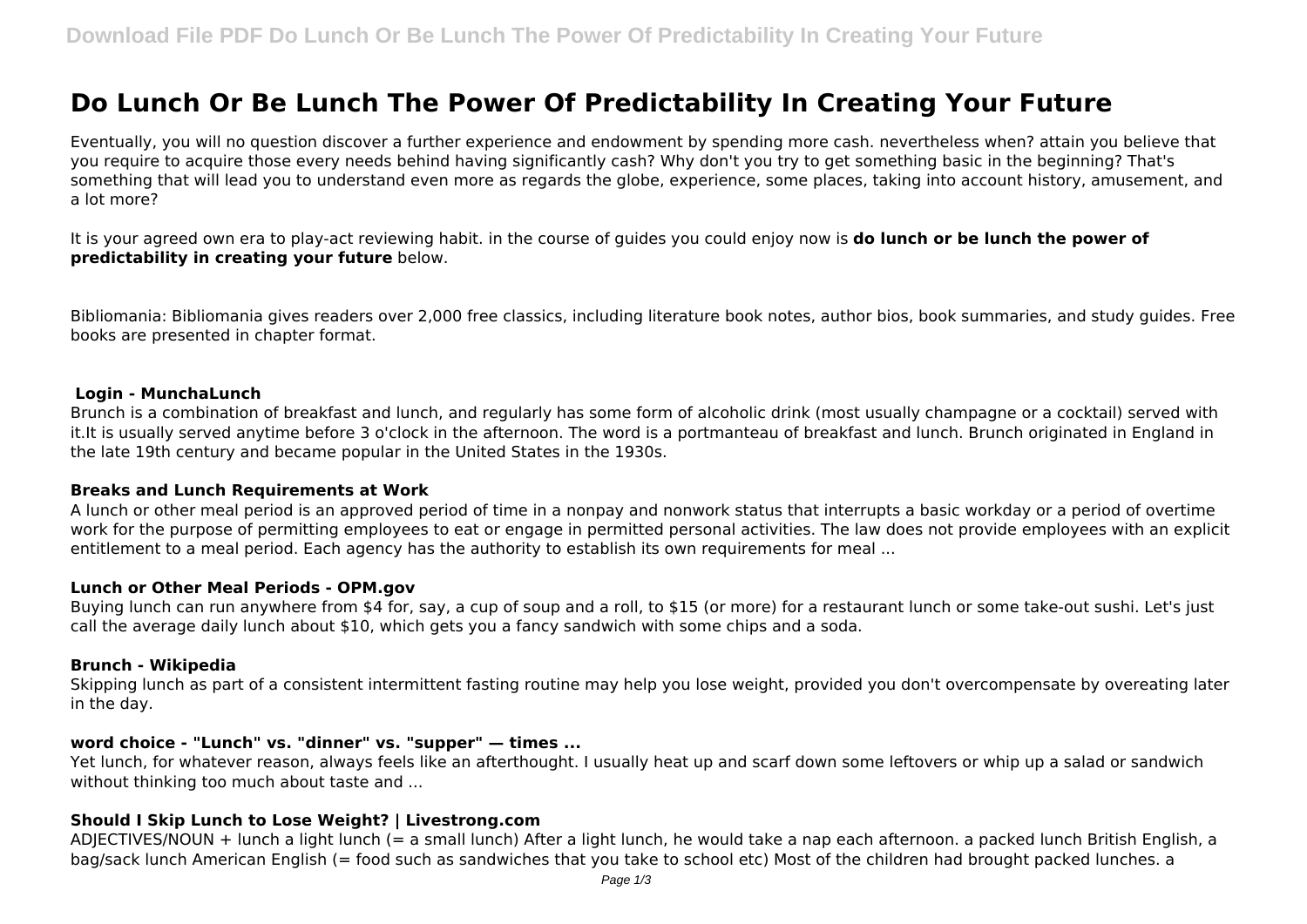business/working lunch (= a lunch during which you also do business) She was having a business lunch with a ...

## **What healthy people really eat for lunch - TheList.com**

Lunch is Punctum Book's forum for askew reviews: love letters, personal essays, poems, pictures, and art about texts that make you stay for dessert. Scholarly meanderings that do not push the personal aside, but instead, enfold the experiential into the analytical.

# **Here's Why You're Always So Hungry for Lunch at 11 a.m ...**

When choosing what to eat for lunch, the most important aspect is it keep it simple. This will help you stay consistent with packing a healthy lunch. "When I am working at my office away from home, I usually pack a lunch. It's typically leftovers from the night before or one of three go-to quick meals," Moore told Eat This, Not That.

## **Lunch - Idioms by The Free Dictionary**

'lunch' is the midday meal (11:30am-1:30pm), however large it is (if you're eating something around that time, and you don't eat something bigger around that time, that was your lunch). If you eat your midday meal at 3pm, that's kind of a late lunch, but it wouldn't be called anything else.

## **How much cheaper is it to pack your own lunch?**

2020-21 lunch or fundraising programs. Note to Parents: You will hear directly from your school/PAC Admin as to when parent registration/login is open and ordering can begin. ...

## **I Made Lunch The Biggest Meal Of The Day For A Month, And ...**

Again, the purpose of your lunch meeting is tomeet, not eat. 9. Cut your food. Stabbing a steak and gnawing off bites around the edges might impress someone who lives in a cave, but not modern people. I watched a smart, educated person do this recently, and saw everyone's impression instantly change with that one simple mistake.

#### **Business Lunch Etiquette 101**

The U.S. Department of Labor (DOL) has no specific requirements for employer-supplied breaks and lunch free time at work. However, if the employer does supply coffee breaks away from the job (generally 20 minutes or less), the employer is required to count these hours as compensated.They also count toward the accumulation of hours eligible for overtime pay.

# **Do Lunch Or Be Lunch**

Lunch, an abbreviation for luncheon, is a meal eaten around midday. During the 20th century, the meaning gradually narrowed to a meal eaten midday. Lunch is commonly the second meal of the day, after breakfast.The meal varies in size depending on the culture, and significant variations exist in different areas of the world.

# **lunch | meaning of lunch in Longman Dictionary of ...**

But lunch still siren-calls me around 11:30 a.m., at the latest. Marking peace with eating lunch at the same time as my toddlers and, once upon a time, my grandparents, has been half the battle. A ...

# **Lunch | Definition of Lunch by Merriam-Webster**